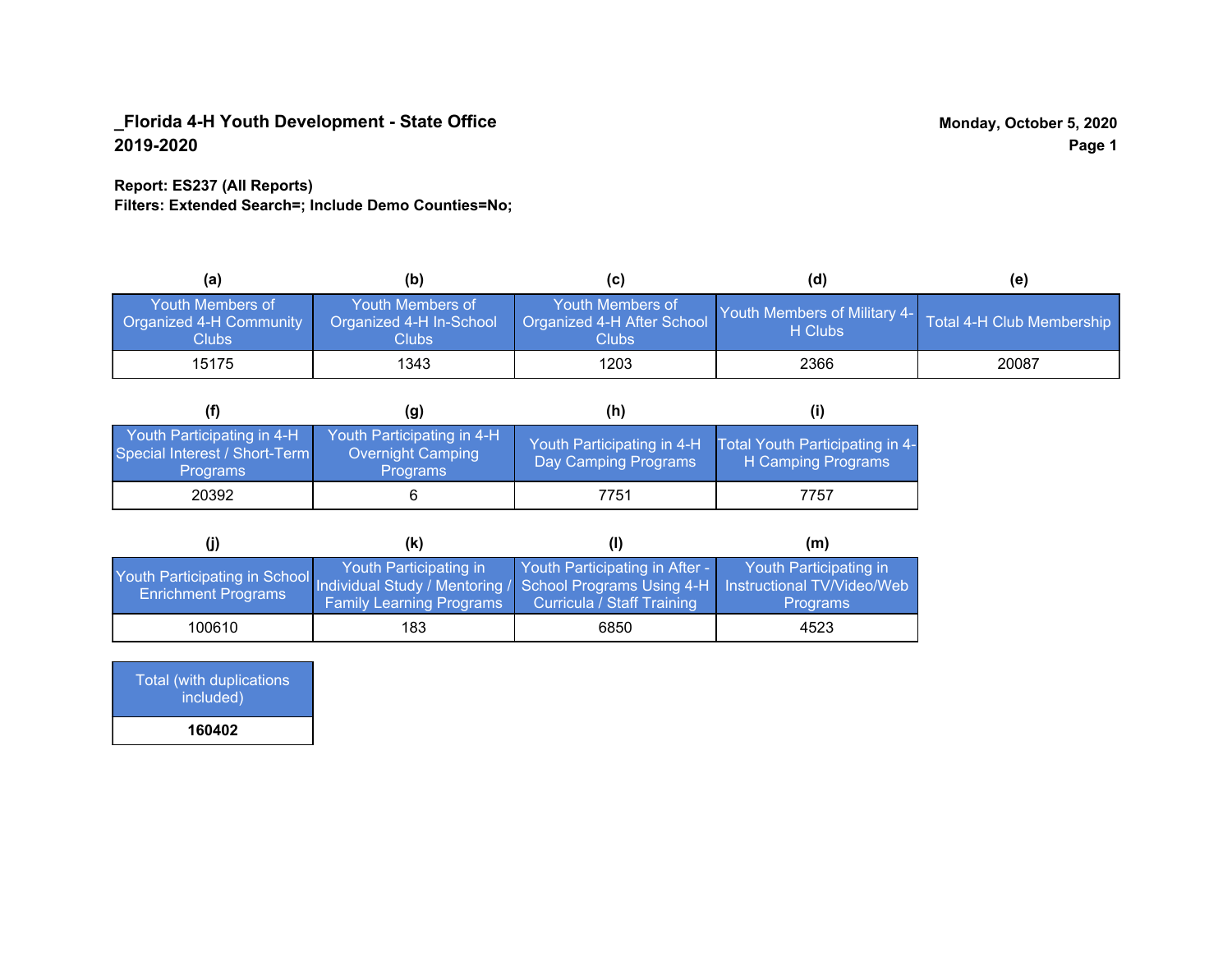**Filters: Extended Search=; Include Demo Counties=No; Report: ES237 (All Reports)**

# **School Grade (duplications eliminated)**

| <b>Kinder</b> | ⊟1st | $\blacksquare$ 2nd $\blacksquare$ | - 3rd | $\sim$ 4th $\sim$ | 5th                                  | $6th$ 7th | 8th                | 9th |      |      |    | 10th 11th 12th Post HS Not in School Special Total |           |        |
|---------------|------|-----------------------------------|-------|-------------------|--------------------------------------|-----------|--------------------|-----|------|------|----|----------------------------------------------------|-----------|--------|
| 6898          | 9794 | 9484                              |       |                   | 16073   35773   34990   20374   5180 |           | 4675   3141   2741 |     | 2105 | 1856 | 53 | 811                                                | <b>75</b> | 154023 |

# **Gender of 4-H Youth Participants (duplications eliminated)**

| Male  | Female | Total  |
|-------|--------|--------|
| 74963 | 79060  | 154023 |

# **Place of Residence of 4-H Youth Participants (duplications eliminated)**

| l Farm | Towns of under 10,000 and<br>rural non-farm | Towns and cities (10,000-<br>50,000), and their suburbs | Suburbs of cities of over<br>50.000 | Central cities of over 50,000 | Total  |
|--------|---------------------------------------------|---------------------------------------------------------|-------------------------------------|-------------------------------|--------|
| 5110   | 24133                                       | 33218                                                   | 44165                               | 47397                         | 154023 |

# **Total 4-H Youth Participants (duplications eliminated)**

**Total** 

**<sup>154023</sup> Note: The four totals on this page should all match.**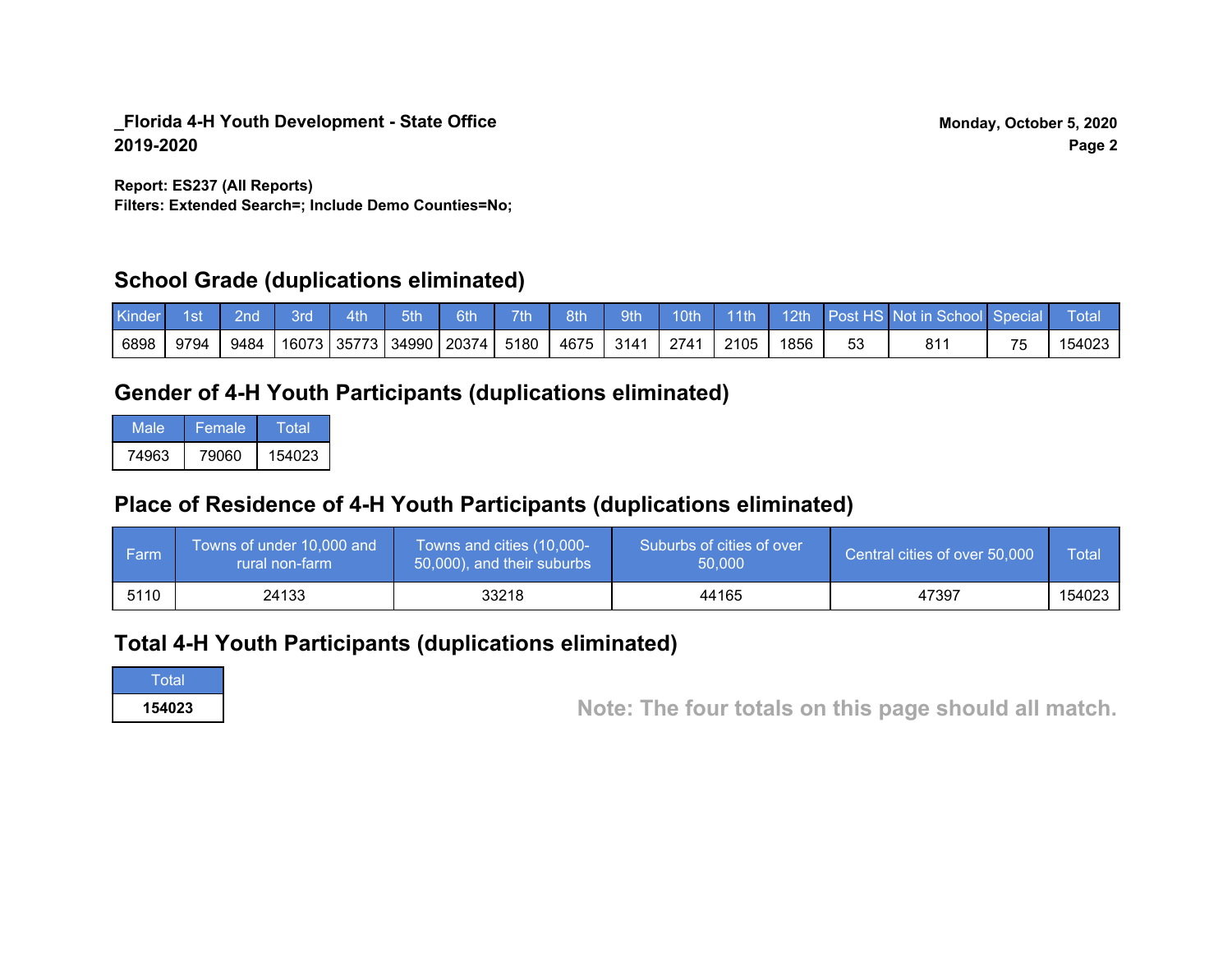#### **Report: ES237 (All Reports)**

**Filters: Extended Search=; Include Demo Counties=No;**

| <b>ETHNICITY</b>          | <b>TOTAL YOUTH</b> |
|---------------------------|--------------------|
| <b>Hispanic or Latino</b> | 35547              |
| Not Hispanic or Latino    | 118476             |

Directions: Type in the appropriate numbers for your project. Ethnicity is separate from race. YOu should indicate an ethnicity category for each participant and all racial categories that apply to each participant (i.e. a participant of more than one race would be recorded in each applicable racial category). Ideally, your total participants should equal the total of numbers in your ethicity section. Totals of racial categories will be equal to or greater than your total participants if they all report racial information.

4-H Youth Participants: Any youth taking part in programs provided as a result of action by extension personnel (professional. Paraprofessional. And volunteer). This includes youth participation in programs conducted through 1862, 1890, and 1994 land-grant universities, EFNEP, urban gardening, and other programs that may not actually use the 4-H name and emblem with participants.

| <b>RACE</b>                               | <b>TOTAL YOUTH</b> |
|-------------------------------------------|--------------------|
| American Indian or Alaskan Native         | 1064               |
| Asian                                     | 3231               |
| <b>Black or African American</b>          | 32915              |
| Native Hawaiian or other Pacific Islander | 413                |
| White                                     | 107551             |
| Youth Indicating More Than One Race       | 8066               |
| <b>Undetermined</b>                       | 783                |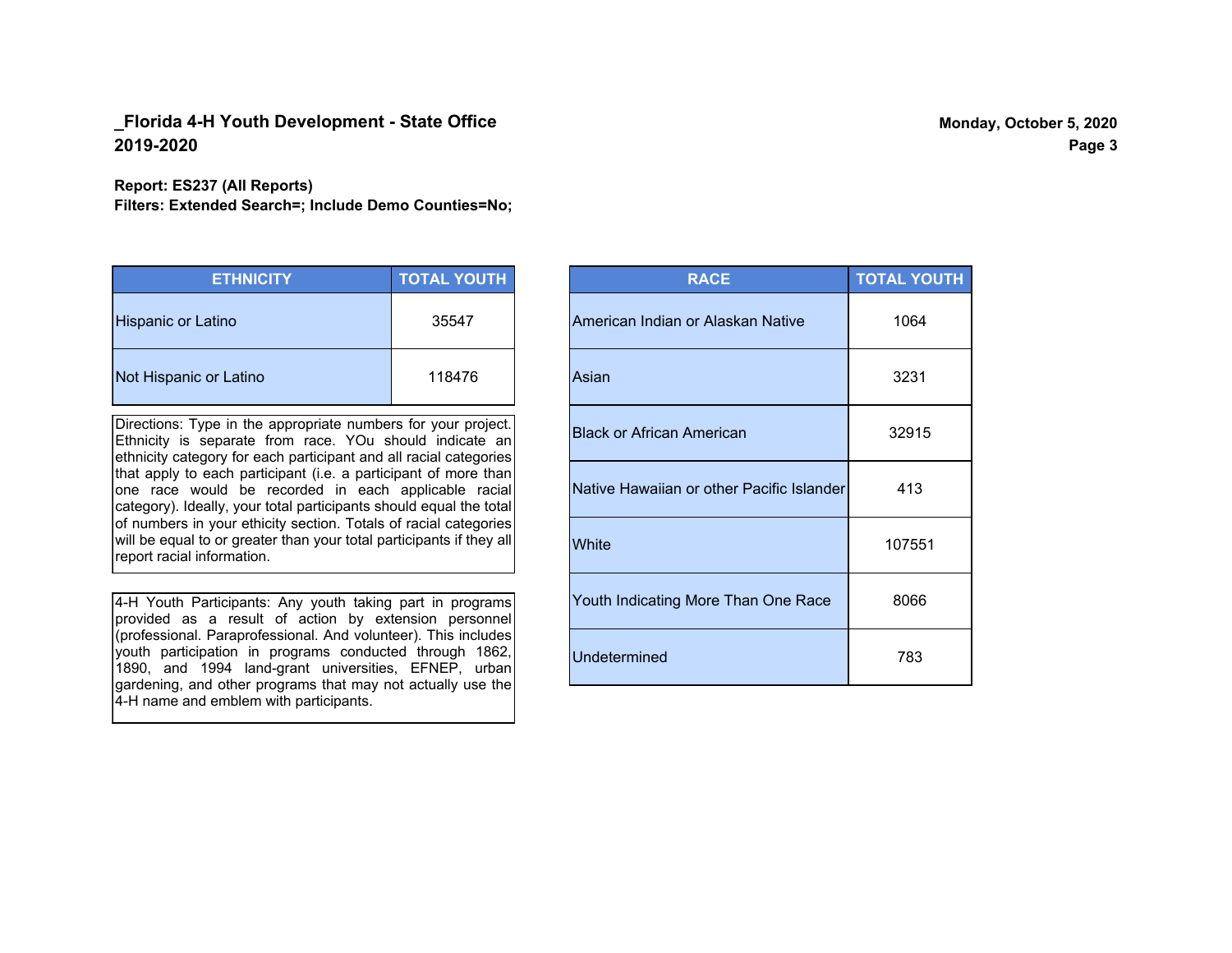**Report: ES237 (All Reports)**

**Filters: Extended Search=; Include Demo Counties=No;**

| <b>Total Number of</b><br><b>Adult Volunteers</b> | <b>Total Number of</b><br><b>Youth Volunteers</b> | Total |
|---------------------------------------------------|---------------------------------------------------|-------|
| 6047                                              | 1816                                              | 7863  |

Adult Volunteer: Unpaid support for the 4-H program by an individual beyond high school age.

Youth Volunteer: Unpaid support for the 4-H program by a person who has not yet graduated from high school.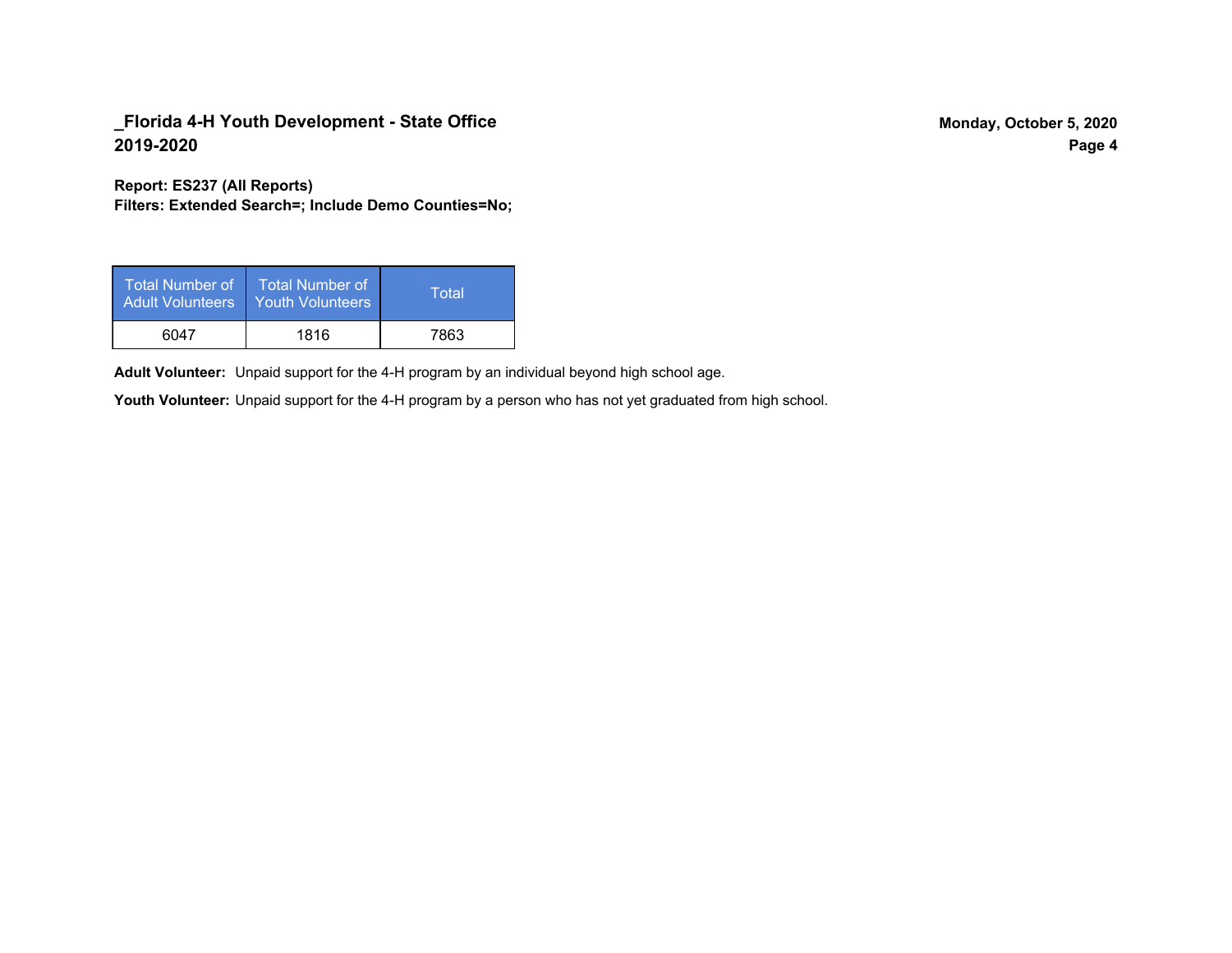### **Ag in the Classroom**

| School Enrichment - Agriculture Awareness             | 6294        |
|-------------------------------------------------------|-------------|
| School Enrichment - Pizza Garden                      | 2045        |
|                                                       | 16692       |
| <b>Animals</b>                                        |             |
| (4-H Cloverbuds- ANIMALS & PETS)-retired project      | 60          |
| (CAGED BIRDS) Retired Project                         | 0           |
| (GOATS) Retired Project                               | $\mathbf 0$ |
| (GOATS-Pygmy) Retired Project                         | $\mathbf 0$ |
| (HORSE-Advanced Horsemanship) Retired Project         | $\mathbf 0$ |
| (HORSE - Horsemanship Science) Retired Project        | 1           |
| (LLAMAS AND ALPACAS)-retired project                  | $\mathbf 0$ |
| (POCKET PETS) Retired Project                         | $\mathbf 0$ |
| <b>ANIMAL SCIENCES</b>                                | 2159        |
| <b>BEEF</b>                                           | 1769        |
| <b>CATS</b>                                           | 84          |
| <b>DAIRY CATTLE</b>                                   | 1758        |
| <b>DOGS</b>                                           | 1064        |
| GOATS (Dairy)                                         | 356         |
| GOATS (Meat)                                          | 258         |
| <b>HORSE</b>                                          | 1121        |
| HORSE (Horseless Horse)                               | 162         |
| <b>PETS</b>                                           | 146         |
| <b>POULTRY</b>                                        | 14743       |
| <b>RABBITS</b>                                        | 2229        |
| <b>SHEEP</b>                                          | 184         |
| <b>SWINE</b>                                          | 2775        |
|                                                       | 28869       |
| <b>Biological Sciences</b>                            |             |
| (4-H Cloverbuds-SCIENCE & TECHNOLOGY) Retired Project | 0           |
| (Marine/Aquatic- AQUARIUMS) Retired Project           | 0           |
| (Marine/Aquatic- WETLANDS) Retired Project            | 1           |
| (Sciences- WINGS) Retired Project                     | 0           |
| (Wildlife - Bats) Retired Project                     | 0           |
| (Wildlife - Butterflies- WINGS) Retired Project       | 0           |
|                                                       |             |

: Agriculture Awareness 8353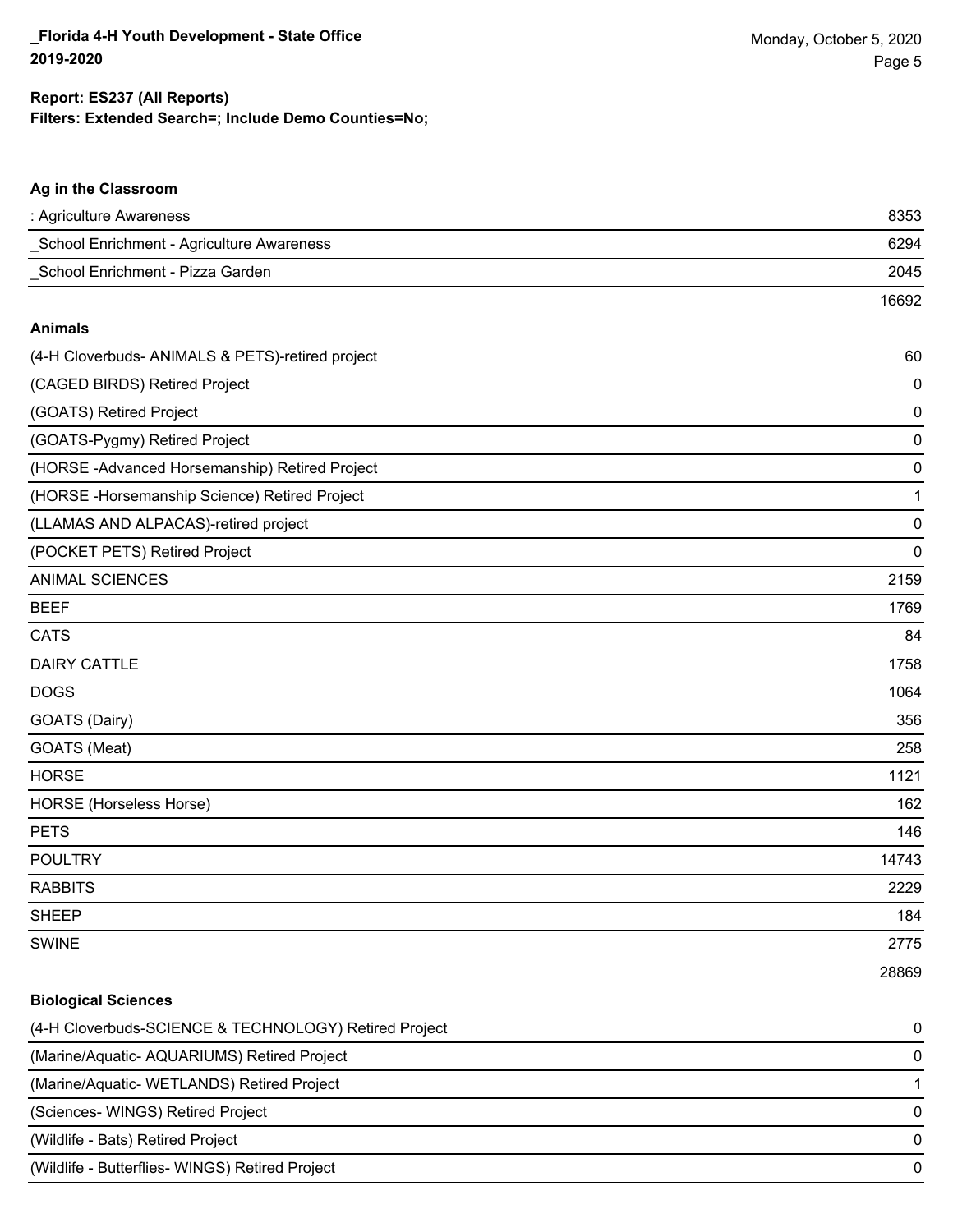| (Wildlife- BLUEBIRDS) Retired Project                     | $\mathbf 0$ |
|-----------------------------------------------------------|-------------|
| : ABCs of ENTOMOLOGY                                      | 1464        |
| : Entomology-Apiary/Beekeeping                            | 1103        |
| : Meat Sciences                                           | 39          |
| : Natural Sciences                                        | 927         |
| School Enrichment - Embryology                            | 11228       |
| School Enrichment- Natural Sciences                       | 680         |
| INSECTS (ENTOMOLOGY)                                      | 291         |
| MARINE SCIENCE AND AQUATIC SCIENCES                       | 1060        |
| <b>SCIENCE DISCOVERY</b>                                  | 3461        |
| <b>VETERINARY SCIENCE</b>                                 | 304         |
|                                                           | 20558       |
| <b>Civic Engagement</b>                                   |             |
| (4-H Cloverbuds- CITIZENSHIP)-retired project             | 8           |
| (Citizenship-INTERGENERATIONAL) Retired Project           | 0           |
| <b>CITIZENSHIP</b>                                        | 1396        |
| CITIZENSHIP-COMMUNITY SERVICE                             | 2688        |
| CULTURAL AND GLOBAL EDUCATION                             | 582         |
|                                                           | 4674        |
| <b>Communications and Expressive Arts</b>                 |             |
| (4-H Cloverbuds- COMMUNICATIONS) Retired Project          | 2           |
| (4-H Cloverbuds- VISUAL-LEISURE ARTS) Retired Project     | $\pmb{0}$   |
| (FILMMAKING) Retired Project                              | 0           |
| (LEISURE ARTS- Arts & Crafts) Retired Project             | 15          |
| (Leisure Arts- COLLECTIBLES) Retired Project              | 0           |
| (PHOTOGRAPHY) Retired Project                             | 3           |
| (PUBLIC SPEAKING) Retired Project                         | 1           |
| (VISUAL ARTS) Retired Project                             | 0           |
| School Enrichment - 4-H Tropicana Public Speaking Program | 58024       |
| COMMUNICATIONS AND PUBLIC SPEAKING                        | 2146        |
| <b>EXPRESSIVE ARTS</b>                                    | 774         |
| <b>VISUAL ARTS</b>                                        | 538         |
|                                                           | 61503       |
| <b>Community / Volunteer Service</b>                      |             |

### (Citizenship-PUBLIC ADVENTURES) Retired Project 0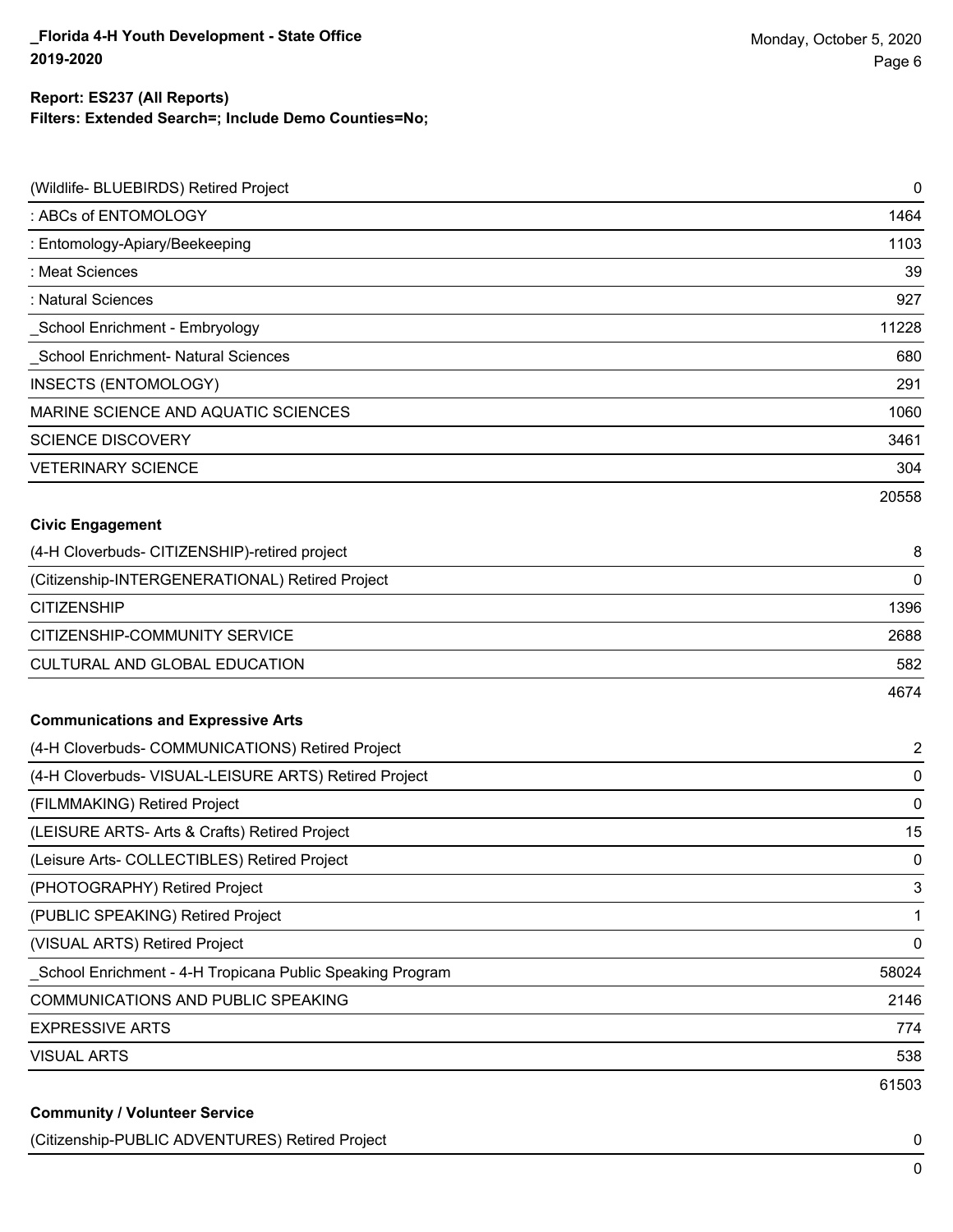| <b>Consumer and Family Science</b>                           |          |
|--------------------------------------------------------------|----------|
| (4-H Cloverbuds- CLOTHING) Retired project                   | 2        |
| (CHILD DEVELOPMENT Babysitting) Retired Project              | 0        |
| (Clothing - SELECTION) Retired Project                       | 1        |
| (Clothing - SEWING) Retired Project                          | 2        |
| (Clothing-Sewing- QUILTING) Retired Project                  | 0        |
| (CONSUMER EDUCATION AND SHOPPING) Retired Project            | 0        |
| (Human Development - Talking with TJ) Retired Project        | 0        |
| (HUMAN DEVELOPMENT) Retired Project                          | 0        |
| (Human Development-CHOICES) Retired Project                  | 0        |
| (Money Management - FINANCIAL CHAMPIONS) Retired Project     | 0        |
| : Consumer Choices Event                                     | 65       |
| 4-H CLOVERBUDS                                               | 3942     |
| Animal Science- ALL ABOUT ANIMALS                            | 0        |
| Animal Sciences- LIVESTOCK JUDGING                           | 0        |
| Animals-PETS/SMALL ANIMALS                                   | 0        |
| CHILD DEVELOPMENT & CHILD CARE                               | 46       |
| Citizenship-SERVICE LEARNING                                 | $\Omega$ |
| <b>CLOTHING &amp; SEWING</b>                                 | 981      |
| <b>Exploring Farm Animals</b>                                | 0        |
| Hog-n-Ham Project                                            | 0        |
| <b>Marine Science</b>                                        | $\Omega$ |
| <b>MONEY MANAGEMENT</b>                                      | 1717     |
| Performing Arts-DANCE/MOVEMENT                               | 0        |
| Pet Pals                                                     | 0        |
| Plant Pals, K-3 (5-8 yrs)                                    | 0        |
| test                                                         | 0        |
| Wildlife - Birds                                             | 0        |
|                                                              | 6756     |
| <b>Environmental Education / Earth Sciences</b>              |          |
| (4-H Cloverbuds- ENVIRONMENT-Earth Sciences) Retired Project | 3        |
| : Recycling                                                  | 139      |
| : Water Education                                            | 932      |

\_School Enrichment - Project Learning Tree 0

\_School Enrichment- Environmental Sciences 1358

EARTH SCIENCES 352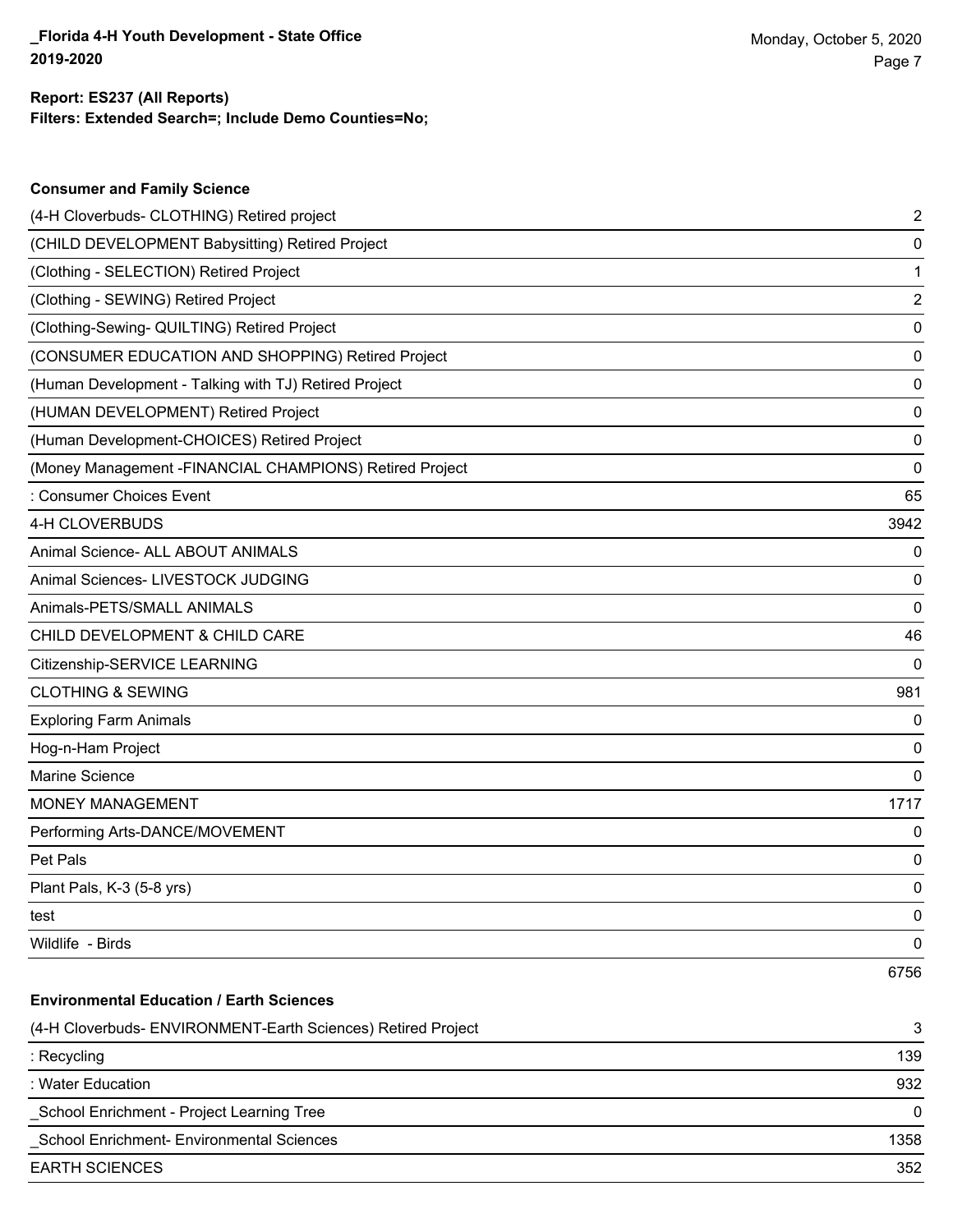| <b>ENERGY</b>                  | 140   |
|--------------------------------|-------|
| <b>ENVIRONMENTAL SCIENCES</b>  | 2317  |
| <b>FORESTRY</b>                | 163   |
| <b>OUTDOOR EDUCATION</b>       | 1626  |
| SOIL AND WATER SCIENCES        | 735   |
| <b>SPORTFISHING</b>            | 309   |
| <b>SS - SHOOTING SPORTS</b>    | 998   |
| <b>SS-ARCHERY</b>              | 953   |
| SS-HUNTING 10y/o               | 40    |
| SS-MUZZLELOADING 12y/o         | 13    |
| SS-RIFLE, AIR                  | 78    |
| SS- RIFLE, SMALL BORE          | 64    |
| SS-SHOTGUN 10y/o               | 102   |
| <b>WILDLIFE &amp; HABITATS</b> | 2755  |
|                                | 13077 |
| <b>Foods and Nutrition</b>     |       |

| (4-H Cloverbuds- FOODS & NUTRITION) Retired Project   | $\overline{2}$ |
|-------------------------------------------------------|----------------|
| (Food - SPORTS NUTRITION) Retired Project             | 0              |
| (FOOD AND FOOD PRESERVATION SCIENCES) Retired Project | 0              |
| (FOOD PREP AND COOKING) Retired Project               | 4              |
| (Food Prep- BREADS & BREADMAKING) Retired Project     | 0              |
| (Food Prep- DAIRY FOODS) Retired Project              | 0              |
| (Food Prep- MICROWAVE MAGIC) Retired Project          | 0              |
| (Food Science-FOOD PRESERVATION) Retired Project      | 0              |
| School Enrichment - Up for the Challenge              | 0              |
| School Enrichment - YUM                               | 0              |
| _School Enrichment - YUMMEE                           | 0              |
| <b>School Enrichment- Nutrition</b>                   | 4971           |
| <b>FOOD &amp; NUTRITION</b>                           | 2800           |
|                                                       | 7777           |

## **Health**

| (Health-HEALTH ROCKS) Retired Project       | 0    |
|---------------------------------------------|------|
| (HEALTH: PHYSICAL ACTIVITY) Retired Project |      |
| : Healthy Living                            | 1745 |
| PERSONAL WELL BEING                         | 1943 |
|                                             | 2601 |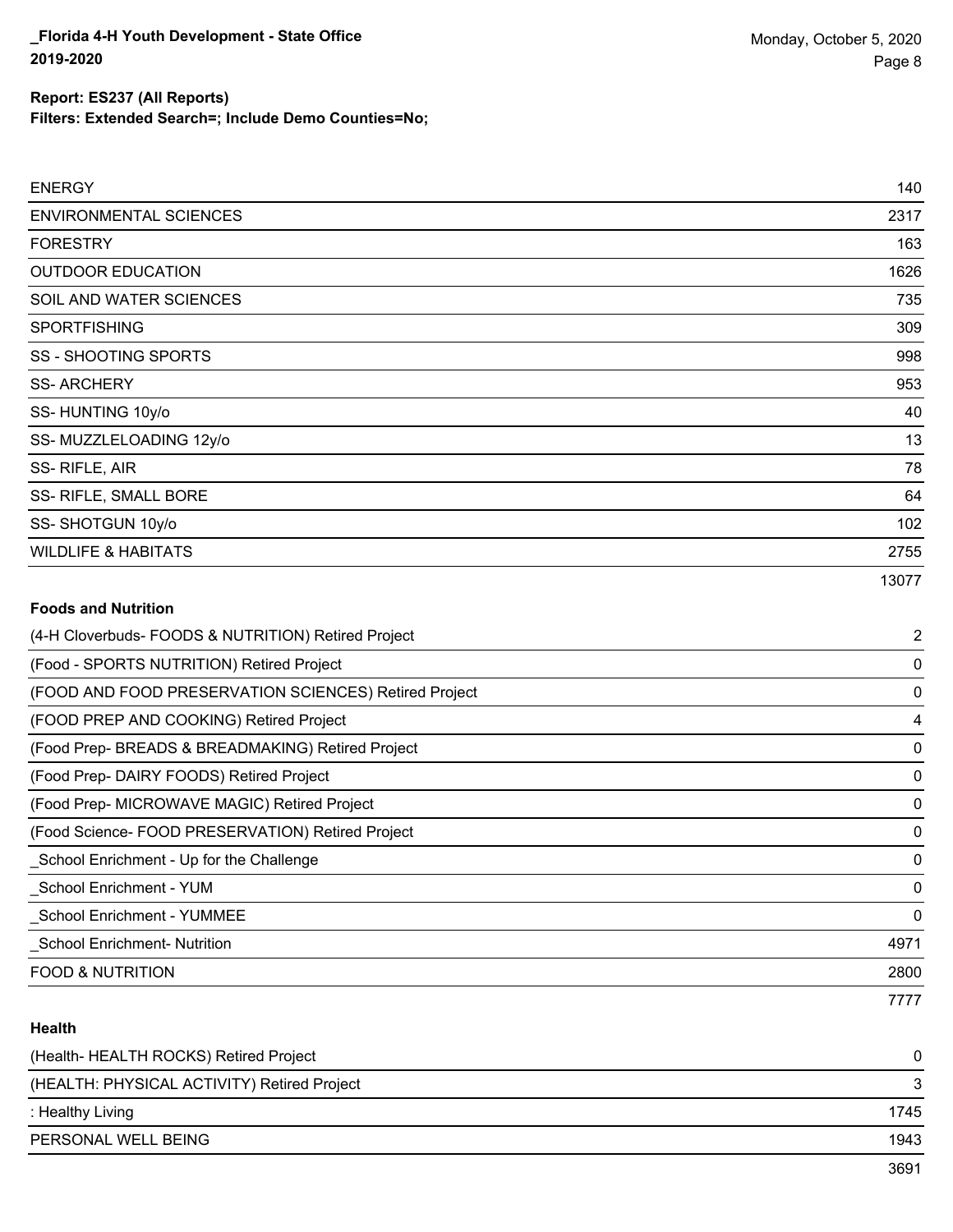| <b>Leadership and Personal Development</b>                 |      |
|------------------------------------------------------------|------|
| (4-H Cloverbuds- LEADERSHIP) Retired Project               | 1    |
| (4-H Cloverbuds_DISCOVERY Projects) Retired Project        | 0    |
| (Home Environment- CHANGING SPACES) Retired Project        | 0    |
| (Plant Sciences - Mowing for Money) Retired Project        | 0    |
| (Workforce Prep- CAREER DEVELOPMENT) Retired Project       | 0    |
| (Workforce Prep- ENTREPRENEURSHIP) Retired Project         | 0    |
| : Character Education                                      | 161  |
| : Personal Development                                     | 1185 |
| <b>EXPLORING 4-H</b>                                       | 4101 |
| LEADERSHIP DEVELOPMENT                                     | 1631 |
| <b>WORKPLACE PREPARATION</b>                               | 128  |
|                                                            | 7207 |
| <b>Personal Safety</b>                                     |      |
| (Health and Safety- ATV SAFETY) Retired Project            | 0    |
| (Health- EMERGENCY PREPARDNESS) Retired Project            | 0    |
| <b>ATV SAFETY</b>                                          | 32   |
| <b>SAFETY</b>                                              | 830  |
|                                                            | 862  |
| <b>Physical Sciences</b>                                   |      |
| (ASTRONOMY) Retired Project                                | 0    |
| : Weather and Climate                                      | 0    |
| <b>AEROSPACE</b>                                           | 623  |
|                                                            | 623  |
| <b>Plant Science</b>                                       |      |
| (4-H Cloverbuds- PLANT SCIENCES-Gardening) Retired Project | 2    |
| (GROWING CITRUS) Retired Project                           | 9    |
| (Plant Sciences-GARDENING) Retired Project                 | 6    |
| (Plants - Gardening - FLOWERS) Retired Project             | 0    |
| (Plants - Gardening - VEGETABLES) Retired Project          | 3    |
| (Plants - Gardening-CONTAINER GARDENING) Retired Project   | 1    |
| School Enrichment- Gardening and Plants                    | 7726 |
| <b>GARDENING AND PLANTS</b>                                | 7444 |
| GARDENING AND PLANTS: JR MASTER GARDENER                   | 246  |